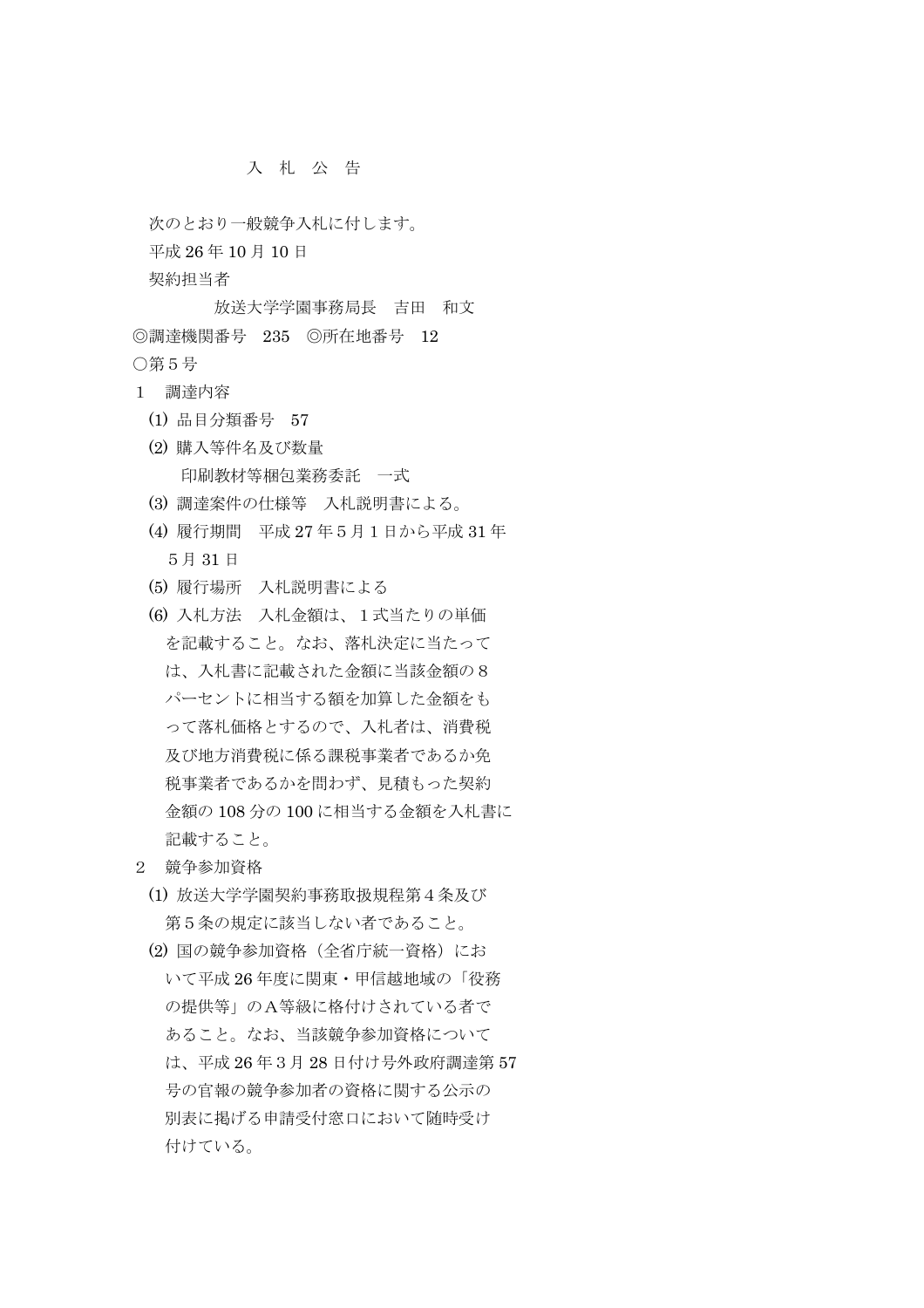- (3) 契約担当者から取引停止の措置を受けてい る期間中の者でないこと。
- 3 入札書の提出場所等
	- (1) 入札書の提出場所、契約条項を示す場所、 入札説明書の交付場所及び問合せ先 〒261- 8586 千葉県千葉市美浜区若葉2-11 放送 大学学園財務部経理課用度第1係 矢島 裕子 電話 043-298-4228
	- (2) 入札説明書の交付方法 本公告の日から上 記3(1)の交付場所にて交付する。
	- (3) 入札説明会の日時及び場所 平成 26 年 10 月 24 日 15 時 00 分 放送大学学園管理棟2階入札 室
	- (4) 入札書の受領期限 平成 26 年 12 月1日 17 時 00 分
	- (5) 開札の日時及び場所 平成 26 年 12 月 26 日 15 時 00 分 放送大学学園管理棟2階入札室
- 4 その他
	- (1) 契約手続において使用する言語及び通貨 日本語及び日本国通貨。
	- (2) 入札保証金及び契約保証金 免除。
	- (3) 入札者に要求される事項 この一般競争に 参加を希望する者は、封印した入札書に本公 告に示した特定役務を履行できることを証明 する書類を添付して入札書の受領期限までに 提出しなければならない。入札者は、開札日 の前日までの間において、契約担当者から当 該書類に関し説明を求められた場合は、それ に応じなければならない。
	- (4) 入札の無効 本公告に示した競争参加資格 のない者の提出した入札書、入札者に求めら れる義務を履行しなかった者の提出した入札 書、その他入札説明書による。
	- (5) 契約書作成の要否 要。
	- (6) 落札者の決定方法 本公告に示した特定役 務を履行できると契約担当者が判断した入札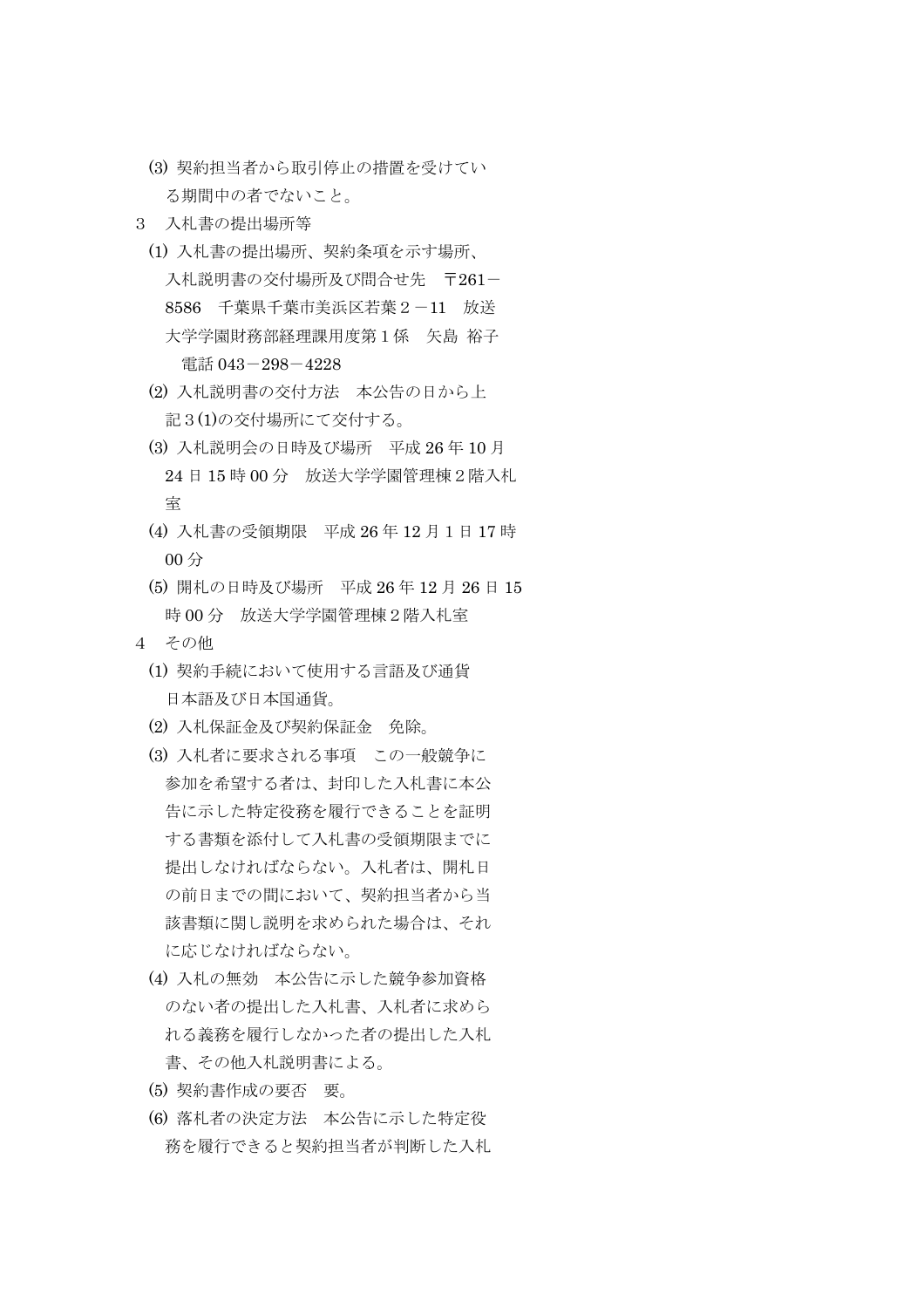者であって、放送大学学園契約事務取扱規程 第 11 条の規定に基づいて作成された予定価格 の制限の範囲内で最低価格をもって有効な入 札を行った入札者を落札者とする。

- (7) 手続における交渉の有無 無。
- (8) その他 詳細は、入札説明書による。
- 5 Summary
	- (1) Official in charge of disbursement of the procuring entity: Kazufumi Yoshida, Director The Foundation for the Open Uni versity of Japan
	- (2) Classification of the services to be p rocured : 57
	- (3) Nature and quantity of the services to be required : Outsourcing of packaging services for teaching materials 1 Set
	- (4) Fulfillment period : From 1 May, 2015 through 31 May, 2019
	- (5) Fulfillment place : The places specifi ed by the obligating officer
	- (6) Qualifications for participating in th e tendering procedures : Suppliers eligi ble for participating in the proposed te nder are those who shall :
		- A not come under Article 4 and 5 of th e Regulation concerning the Contract f or The Foundation for the Open Univers ity of Japan,
		- B have the Grade A qualification durin g fiscal  $2014$  in the Kanto  $\cdot$  Koshinetsu area in offer of services for partici pating in tenders by Single qualificat ion for every ministry and agency,
		- C not be currently under a suspension of business order as instructed by Dir ector.